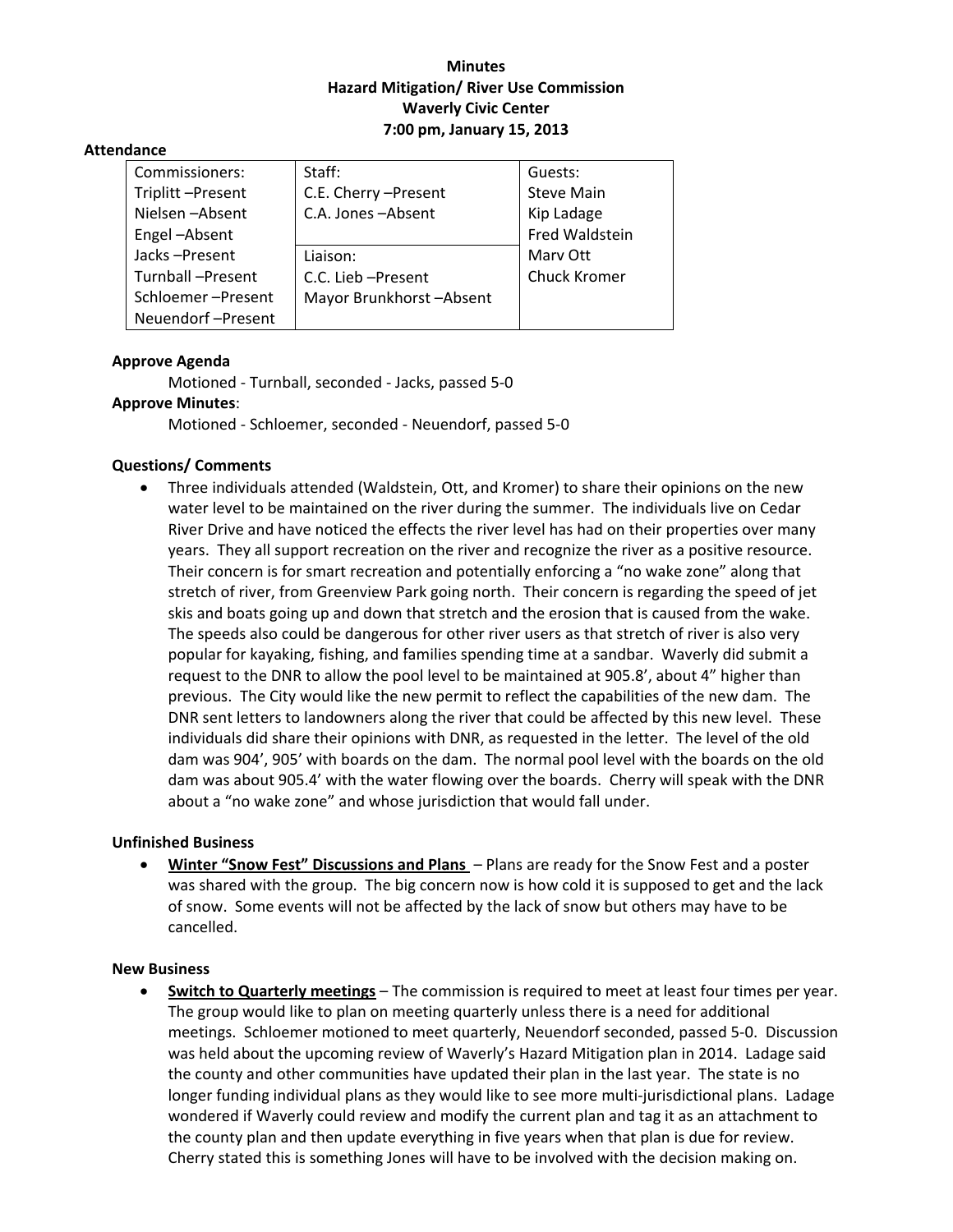Turnball moved to proceed with requesting a review of the current plan to Jones, Triplitt seconded and it was passed 5-0. If this group is involved with the review, additional meetings will be necessary.

 **Electing new chairs** – Triplitt motioned for new positions and Turnball seconded. The new positions were passed 5‐0. Chairperson – Schloemer Vice‐Chairperson – Turnball Secretary – Jacks

### **Tabled Items** – None

## **Project Status Report**

- **Water Trail and Signage** Jacks updated the commission on the most recent Water Trail Steering Committee meeting. It still sounds like it could be 3‐5 years before project completion and state designation. Cherry stated INRCOG updated their maps with the Waverly access points. The city is ready to purchase signs as soon as the DNR would approve the prepared sign inventory. L adage stated he would contact the DNR and try to speed up the process from an Emergency Management perspective. The next meeting is January  $31<sup>st</sup>$ .
- **Dry Run Creek Improvements** The third public input meeting was held. During the January 28<sup>th</sup> study session, Cherry reported the council will be asked to proceed forward with the project. State Flood Mitigation funding will become available in March and Waverly would like to have an application ready to ask for 50% funding of eligible costs.
- **AmVets Riverbank Restoration Project** Cherry reported plans are done and the city is ready to hold a public input meeting. Bid letting will take place in February. Construction is set for April and May. The grant from the DNR provided \$61K for this project.

### **Subcommittees**

- **River Use** No report
- **Planning and Zoning** No report
- **Soil and Water Conservation District** No report
- **Community Action Plan** No report

### **Group Discussion**

- Ladage shared that 23 people joined to kayak at Brookwood Park on New Year's Day. It was the  $21<sup>st</sup>$  year he had paddled on January 1st.
- Main stated he attended the Upper Cedar River Management Authority meeting in December. At that point the funding was not approved. There is another meeting on February  $26^{th}$  for more funding discussion. Main also attended the Cedar River Watershed Coalition meeting in December. He stated the next meeting would include flood modeling from the Iowa Flood Center.
- Lieb shared an email from Jones about setting up a work session to generate common ground between commissions. This could help commissions work together and move forward with research, current and future projects.
- Cherry stated that Stanley has created a map of the flood plain reflecting the new dam. A Letter of Map Revision will be submitted to FEMA to review and approve. The council will review this at their January  $21<sup>st</sup>$  meeting.